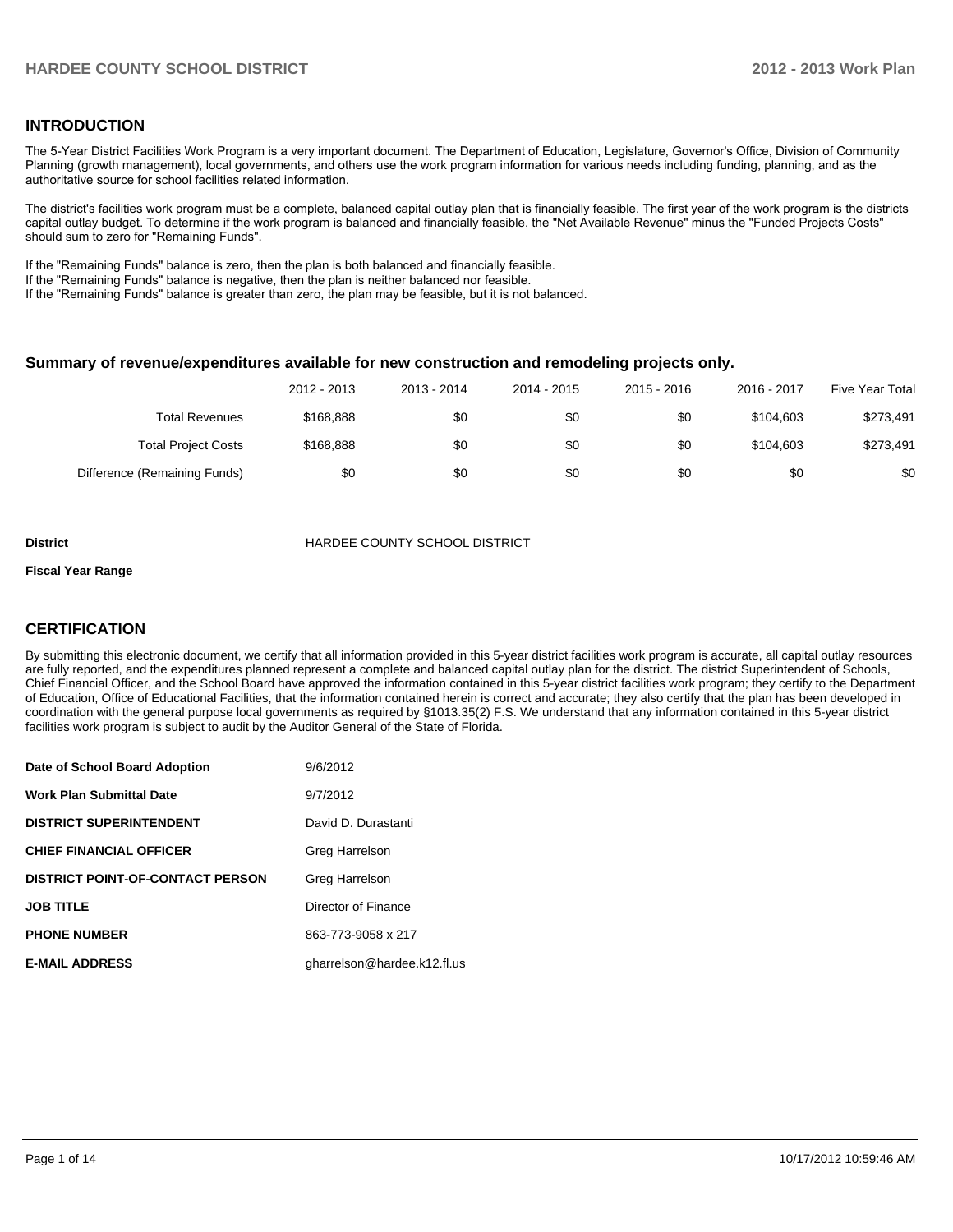# **Expenditures**

#### **Expenditure for Maintenance, Repair and Renovation from 1.50-Mills and PECO**

Annually, prior to the adoption of the district school budget, each school board must prepare a tentative district facilities work program that includes a schedule of major repair and renovation projects necessary to maintain the educational and ancillary facilities of the district.

|                                  | Item                                                                                                                                                                                                                                                                                                                                                                         | 2012 - 2013<br><b>Actual Budget</b> | $2013 - 2014$<br>Projected | $2014 - 2015$<br>Projected | $2015 - 2016$<br>Projected | 2016 - 2017<br>Projected | <b>Total</b> |  |  |  |  |
|----------------------------------|------------------------------------------------------------------------------------------------------------------------------------------------------------------------------------------------------------------------------------------------------------------------------------------------------------------------------------------------------------------------------|-------------------------------------|----------------------------|----------------------------|----------------------------|--------------------------|--------------|--|--|--|--|
| <b>HVAC</b>                      |                                                                                                                                                                                                                                                                                                                                                                              | \$0                                 | \$0                        | \$162.158                  | \$192.140                  | \$210,498                | \$564,796    |  |  |  |  |
| Locations:                       | BOWLING GREEN ELEMENTARY, HARDEE COMMUNITY EDUCATION CENTER, HARDEE JUNIOR HIGH (OLD), HARDEE SENIOR<br>HIGH, HARDEE SUPERINTENDENT'S OFFICE, MAINTENANCE DEPARTMENT, NORTH WAUCHULA ELEMENTARY, PIONEER<br>ACADEMY, TRANSPORTATION DEPARTMENT, WAUCHULA ELEMENTARY, ZOLFO ELEMENTARY                                                                                        |                                     |                            |                            |                            |                          |              |  |  |  |  |
| Flooring                         | \$0<br>\$0 <br> 30 <br>\$0<br>\$0                                                                                                                                                                                                                                                                                                                                            |                                     |                            |                            |                            |                          |              |  |  |  |  |
|                                  | Locations: No Locations for this expenditure.                                                                                                                                                                                                                                                                                                                                |                                     |                            |                            |                            |                          |              |  |  |  |  |
| Roofing                          |                                                                                                                                                                                                                                                                                                                                                                              | \$0                                 | 30                         | \$0                        | \$0                        | \$0                      | \$0          |  |  |  |  |
|                                  | Locations: No Locations for this expenditure.                                                                                                                                                                                                                                                                                                                                |                                     |                            |                            |                            |                          |              |  |  |  |  |
| Safety to Life                   |                                                                                                                                                                                                                                                                                                                                                                              | \$0                                 | \$0                        | \$10,000                   | \$10,000                   | \$10,000                 | \$30,000     |  |  |  |  |
| Locations:                       | BOWLING GREEN ELEMENTARY, HARDEE JUNIOR HIGH (OLD), HARDEE SENIOR HIGH, HARDEE SUPERINTENDENT'S OFFICE,<br>HILLTOP ELEMENTARY/HARDEE JUNIOR HIGH, MAINTENANCE DEPARTMENT, NORTH WAUCHULA ELEMENTARY, PIONEER<br>ACADEMY, TRANSPORTATION DEPARTMENT, WAUCHULA ELEMENTARY, ZOLFO ELEMENTARY                                                                                    |                                     |                            |                            |                            |                          |              |  |  |  |  |
| Fencing                          |                                                                                                                                                                                                                                                                                                                                                                              | \$0                                 | \$0                        | 30                         | \$0                        | \$0                      | \$0          |  |  |  |  |
|                                  | Locations: No Locations for this expenditure.                                                                                                                                                                                                                                                                                                                                |                                     |                            |                            |                            |                          |              |  |  |  |  |
| Parking                          |                                                                                                                                                                                                                                                                                                                                                                              | \$0                                 | 30                         | \$0                        | \$0                        | \$0                      | \$0          |  |  |  |  |
|                                  | Locations: No Locations for this expenditure.                                                                                                                                                                                                                                                                                                                                |                                     |                            |                            |                            |                          |              |  |  |  |  |
| Electrical                       |                                                                                                                                                                                                                                                                                                                                                                              | \$0                                 | \$0                        | \$10.000                   | \$10,000                   | \$10,000                 | \$30,000     |  |  |  |  |
|                                  | Locations: BOWLING GREEN ELEMENTARY, HARDEE JUNIOR HIGH (OLD), HARDEE SENIOR HIGH, NORTH WAUCHULA ELEMENTARY,<br>WAUCHULA ELEMENTARY, ZOLFO ELEMENTARY                                                                                                                                                                                                                       |                                     |                            |                            |                            |                          |              |  |  |  |  |
| Fire Alarm                       |                                                                                                                                                                                                                                                                                                                                                                              | \$0                                 | \$0                        | \$20,000                   | \$20,000                   | \$20,000                 | \$60,000     |  |  |  |  |
| Locations:                       | BOWLING GREEN ELEMENTARY, HARDEE COMMUNITY EDUCATION CENTER, HARDEE COUNTY COMMUNITY & RECREATION<br>CENTER, HARDEE JUNIOR HIGH (OLD), HARDEE SENIOR HIGH, HARDEE SUPERINTENDENT'S OFFICE, HILLTOP<br>ELEMENTARY/HARDEE JUNIOR HIGH, MAINTENANCE DEPARTMENT, NORTH WAUCHULA ELEMENTARY, PIONEER ACADEMY,<br>TRANSPORTATION DEPARTMENT, WAUCHULA ELEMENTARY, ZOLFO ELEMENTARY |                                     |                            |                            |                            |                          |              |  |  |  |  |
| Telephone/Intercom System        |                                                                                                                                                                                                                                                                                                                                                                              | \$0                                 | 30                         | \$0                        | \$0                        | \$0                      | \$0          |  |  |  |  |
|                                  | Locations: No Locations for this expenditure.                                                                                                                                                                                                                                                                                                                                |                                     |                            |                            |                            |                          |              |  |  |  |  |
| <b>Closed Circuit Television</b> |                                                                                                                                                                                                                                                                                                                                                                              | \$0                                 | \$0                        | \$0                        | \$0                        | \$0                      | \$0          |  |  |  |  |
|                                  | Locations: No Locations for this expenditure.                                                                                                                                                                                                                                                                                                                                |                                     |                            |                            |                            |                          |              |  |  |  |  |
| Paint                            |                                                                                                                                                                                                                                                                                                                                                                              | \$0                                 | \$0                        | \$10,000                   | \$10,000                   | \$10,000                 | \$30,000     |  |  |  |  |
|                                  | Locations: BOWLING GREEN ELEMENTARY, HARDEE JUNIOR HIGH (OLD), HARDEE SENIOR HIGH, HARDEE SUPERINTENDENT'S OFFICE,<br>HILLTOP ELEMENTARY/HARDEE JUNIOR HIGH, MAINTENANCE DEPARTMENT, NORTH WAUCHULA ELEMENTARY, PIONEER<br>ACADEMY, TRANSPORTATION DEPARTMENT, WAUCHULA ELEMENTARY, ZOLFO ELEMENTARY                                                                         |                                     |                            |                            |                            |                          |              |  |  |  |  |
| Maintenance/Repair               |                                                                                                                                                                                                                                                                                                                                                                              | \$0                                 | \$0                        | \$20,000                   | \$30,000                   | \$40,000                 | \$90,000     |  |  |  |  |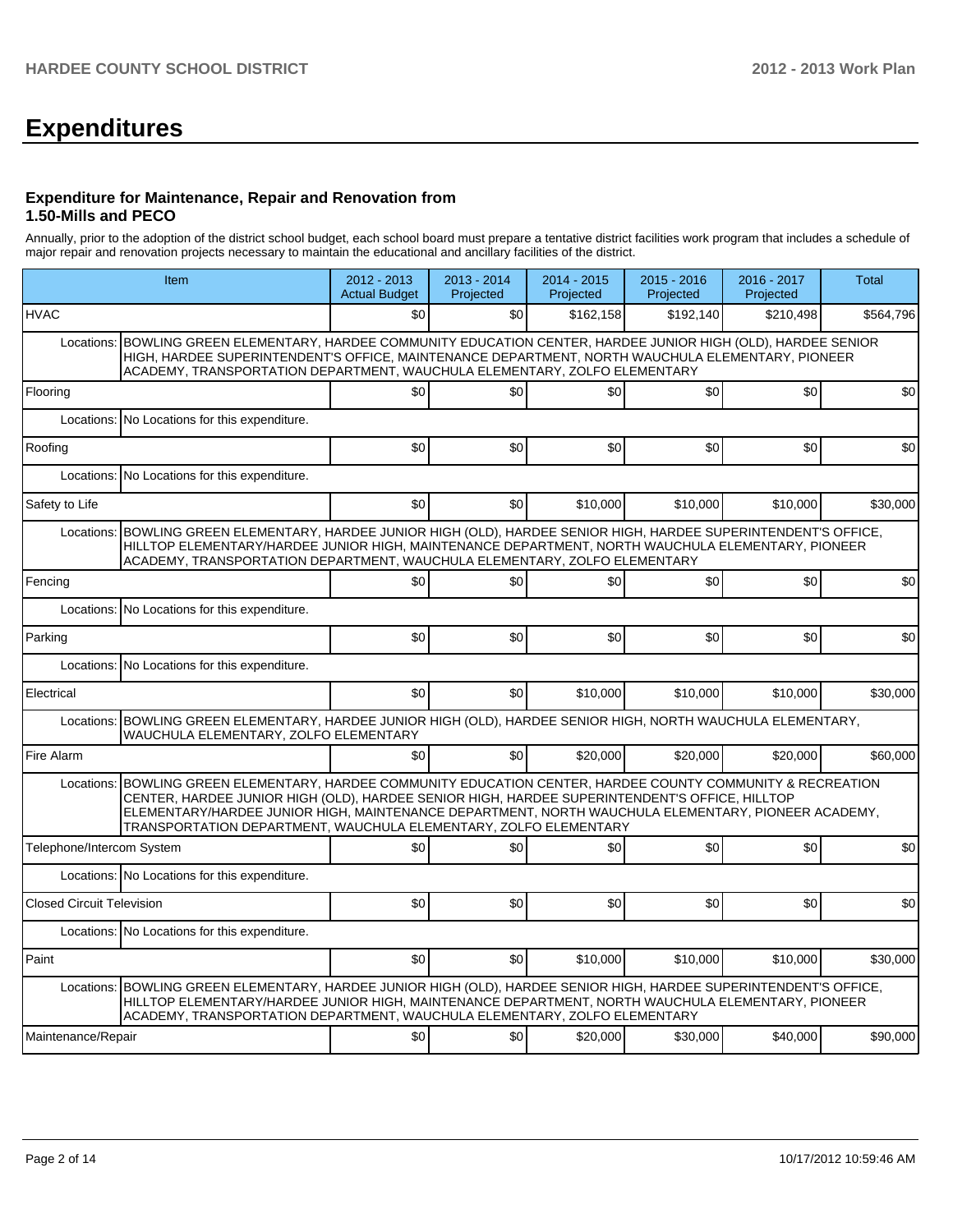Locations: BOWLING GREEN ELEMENTARY, HARDEE JUNIOR HIGH (OLD), HARDEE SENIOR HIGH, HARDEE SUPERINTENDENT'S OFFICE, HILLTOP ELEMENTARY/HARDEE JUNIOR HIGH, MAINTENANCE DEPARTMENT, NORTH WAUCHULA ELEMENTARY, PIONEER ACADEMY, TRANSPORTATION DEPARTMENT, WAUCHULA ELEMENTARY, ZOLFO ELEMENTARY **Sub Total: \$0 \$0 \$232,158 \$272,140 \$300,498 \$804,796**

| <b>IPECO</b><br>) Maintenance Expenditures | \$0 <sub>1</sub> | $\sim$<br>Φ∪ | \$232.158 | \$272.140 | \$300.498 | \$804,796 |
|--------------------------------------------|------------------|--------------|-----------|-----------|-----------|-----------|
| 1.50 Mill Sub Total:                       | \$0 <sub>1</sub> | $\sim$<br>Φ∪ | \$0       | ሶስ<br>υU  | \$0       | ጣ<br>ΦU   |

No items have been specified.

| Total:<br>\$232.158<br>\$300.498<br>よっつつ<br>.140<br>\$0<br>\$0<br>- 30 Z | 4.796<br>\$804. |
|--------------------------------------------------------------------------|-----------------|
|--------------------------------------------------------------------------|-----------------|

#### **Local 1.50 Mill Expenditure For Maintenance, Repair and Renovation**

Anticipated expenditures expected from local funding sources over the years covered by the current work plan.

| Item                                                         | 2012 - 2013<br><b>Actual Budget</b> | $2013 - 2014$<br>Projected | $2014 - 2015$<br>Projected | 2015 - 2016<br>Projected | 2016 - 2017<br>Projected | <b>Total</b> |
|--------------------------------------------------------------|-------------------------------------|----------------------------|----------------------------|--------------------------|--------------------------|--------------|
| Remaining Maint and Repair from 1.5 Mills                    | \$0                                 | \$0                        | \$0                        | \$0                      | \$0                      | \$0          |
| Maintenance/Repair Salaries                                  | \$0                                 | \$0                        | \$0                        | \$0                      | \$0                      | \$0          |
| <b>School Bus Purchases</b>                                  | \$474,772                           | \$245,000                  | \$250,000                  | \$255,000                | \$260,000                | \$1,484,772  |
| <b>Other Vehicle Purchases</b>                               | \$0                                 | \$0                        | \$0                        | \$0                      | \$0                      | \$0          |
| <b>Capital Outlay Equipment</b>                              | \$396,303                           | \$350,000                  | \$360,000                  | \$370,000                | \$365,000                | \$1,841,303  |
| Rent/Lease Payments                                          | \$0                                 | \$0                        | \$0                        | \$0                      | \$0                      | \$0          |
| <b>COP Debt Service</b>                                      | \$0                                 | \$0                        | \$0                        | \$0                      | \$0                      | \$0          |
| Rent/Lease Relocatables                                      | \$0                                 | \$0                        | \$0                        | \$0                      | \$0                      | \$0          |
| <b>Environmental Problems</b>                                | \$0                                 | \$0                        | \$0                        | \$0                      | \$0                      | \$0          |
| s.1011.14 Debt Service                                       | \$0                                 | \$0                        | \$0                        | \$0                      | \$0                      | \$0          |
| <b>Special Facilities Construction Account</b>               | \$0                                 | \$0                        | \$0                        | \$0                      | \$0                      | \$0          |
| Premiums for Property Casualty Insurance - 1011.71<br>(4a,b) | \$180,712                           | \$280,000                  | \$285,000                  | \$295,000                | \$290,000                | \$1,330,712  |
| Qualified School Construction Bonds (QSCB)                   | \$0                                 | \$0                        | \$0                        | \$0                      | \$0                      | \$0          |
| Qualified Zone Academy Bonds (QZAB)                          | \$0                                 | \$0                        | \$0                        | \$0                      | \$0                      | \$0          |
| Roofing per consultant priorities (Districtwide)             | \$0                                 | \$99,036                   | \$81,466                   | \$77,268                 | \$35,000                 | \$292,770    |
| HVAC replacement                                             | \$39,115                            | \$150,000                  | \$190,000                  | \$185,000                | \$155,000                | \$719,115    |
| Upgrade air conditioning controls                            | \$91,973                            | \$0                        | \$0                        | \$0                      | \$0                      | \$91,973     |
| HVAC chiller replacement at ZSE                              | \$47,572                            | \$0                        | \$0                        | \$0                      | \$0                      | \$47,572     |
| Flooring                                                     | \$45,025                            | \$20,000                   | \$20,000                   | \$20,000                 | \$20,000                 | \$125,025    |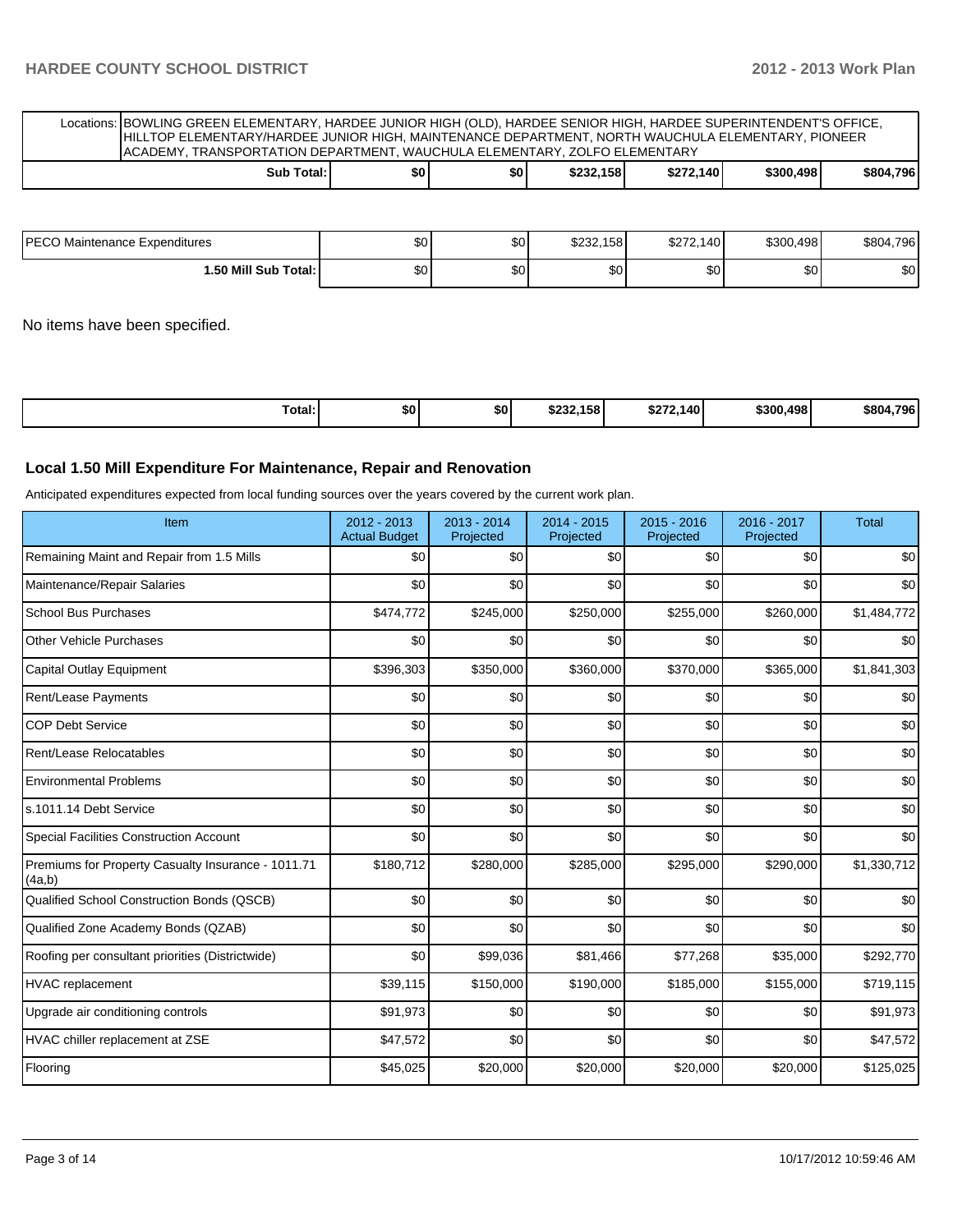| Renovations/ upgrades at stadium   | \$50,000    | \$0         | \$0         | \$0 <sub>1</sub> | \$0         | \$50,000    |
|------------------------------------|-------------|-------------|-------------|------------------|-------------|-------------|
| <b>Local Expenditure Totals: I</b> | \$1,325,472 | \$1.144.036 | \$1.186.466 | \$1.202.268      | \$1.125.000 | \$5,983,242 |

### **Revenue**

#### **1.50 Mill Revenue Source**

Schedule of Estimated Capital Outlay Revenue from each currently approved source which is estimated to be available for expenditures on the projects included in the tentative district facilities work program. All amounts are NET after considering carryover balances, interest earned, new COP's, 1011.14 and 1011.15 loans, etc. Districts cannot use 1.5-Mill funds for salaries except for those explicitly associated with maintenance/repair projects. (1011.71 (5), F.S.)

| <b>Item</b>                                                                         | Fund | $2012 - 2013$<br><b>Actual Value</b> | $2013 - 2014$<br>Projected | $2014 - 2015$<br>Projected | $2015 - 2016$<br>Projected | $2016 - 2017$<br>Projected | Total           |
|-------------------------------------------------------------------------------------|------|--------------------------------------|----------------------------|----------------------------|----------------------------|----------------------------|-----------------|
| (1) Non-exempt property<br>lassessed valuation                                      |      | \$1,580,289,026                      | \$1,521,748,275            | \$1,548,510,863            | \$1,591,727,654            | \$1,640,591,537            | \$7,882,867,355 |
| (2) The Millege projected for<br>discretionary capital outlay per<br>ls.1011.71     |      | 0.50                                 | 0.75                       | 0.75                       | 0.75                       | 0.75                       |                 |
| $(3)$ Full value of the 1.50-Mill<br>discretionary capital outlay per<br>ls.1011.71 |      | \$2,654,886                          | \$2,556,537                | \$2,601,498                | \$2,674,102                | \$2,756,194                | \$13,243,217    |
| $(4)$ Value of the portion of the 1.50<br>-Mill ACTUALLY levied                     | 370  | \$758,539                            | \$1,095,659                | \$1,114,928                | \$1,146,044                | \$1,181,226                | \$5,296,396     |
| $(5)$ Difference of lines (3) and (4)                                               |      | \$1,896,347                          | \$1.460.878                | \$1,486,570                | \$1,528,058                | \$1,574,968                | \$7,946,821     |

#### **PECO Revenue Source**

The figure in the row designated "PECO Maintenance" will be subtracted from funds available for new construction because PECO maintenance dollars cannot be used for new construction.

| <b>Item</b>                           | Fund | $2012 - 2013$<br><b>Actual Budget</b> | $2013 - 2014$<br>Projected | 2014 - 2015<br>Projected | $2015 - 2016$<br>Projected | $2016 - 2017$<br>Projected | Total     |
|---------------------------------------|------|---------------------------------------|----------------------------|--------------------------|----------------------------|----------------------------|-----------|
| <b>PECO New Construction</b>          | 340  | \$O I                                 | \$0                        | \$23,161                 | \$7,847                    | \$0                        | \$31,008  |
| <b>IPECO Maintenance Expenditures</b> |      | \$O I                                 | \$0 <sub>1</sub>           | \$232.158                | \$272.140                  | \$300.498                  | \$804,796 |
|                                       |      | \$0                                   | \$0                        | \$255,319                | \$279,987                  | \$300,498                  | \$835,804 |

#### **CO & DS Revenue Source**

Revenue from Capital Outlay and Debt Service funds.

| Item                                            | Fund | $2012 - 2013$<br><b>Actual Budget</b> | $2013 - 2014$<br>Projected | $2014 - 2015$<br>Projected | $2015 - 2016$<br>Projected | $2016 - 2017$<br>Projected | Total     |
|-------------------------------------------------|------|---------------------------------------|----------------------------|----------------------------|----------------------------|----------------------------|-----------|
| CO & DS Cash Flow-through<br><b>Distributed</b> | 360  | \$43.398                              | \$43,398                   | \$43.398                   | \$43.398                   | \$43.398                   | \$216,990 |
| CO & DS Interest on<br>Undistributed CO         | 360  | \$1,979                               | \$1,979                    | \$1,979                    | \$1.979                    | \$1,979                    | \$9,895   |
|                                                 |      | \$45,377                              | \$45,377                   | \$45,377                   | \$45,377                   | \$45,377                   | \$226,885 |

#### **Fair Share Revenue Source**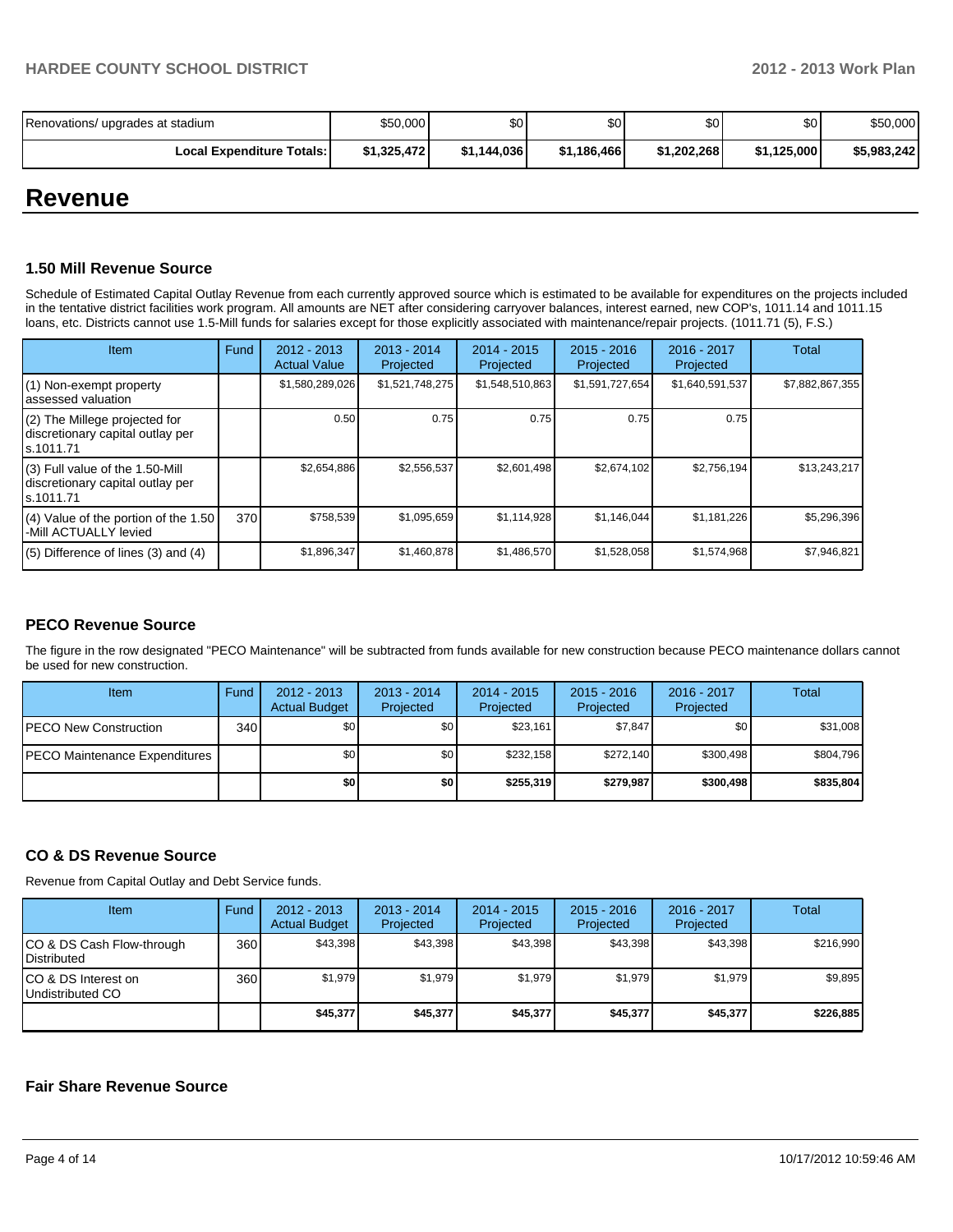All legally binding commitments for proportionate fair-share mitigation for impacts on public school facilities must be included in the 5-year district work program.

Nothing reported for this section.

#### **Sales Surtax Referendum**

Specific information about any referendum for a 1-cent or ½-cent surtax referendum during the previous year.

No **Did the school district hold a surtax referendum during the past fiscal year 2011 - 2012?**

#### **Additional Revenue Source**

Any additional revenue sources

| Item                                                                                                   | 2012 - 2013<br><b>Actual Value</b> | $2013 - 2014$<br>Projected | 2014 - 2015<br>Projected | $2015 - 2016$<br>Projected | 2016 - 2017<br>Projected | <b>Total</b> |
|--------------------------------------------------------------------------------------------------------|------------------------------------|----------------------------|--------------------------|----------------------------|--------------------------|--------------|
| Proceeds from a s.1011.14/15 F.S. Loans                                                                | \$0                                | \$0                        | \$0                      | \$0                        | \$0                      | \$0          |
| District Bonds - Voted local bond<br>referendum proceeds per s.9, Art VII<br><b>State Constitution</b> | \$0                                | \$0                        | \$0                      | \$0                        | \$0                      | \$0          |
| Proceeds from Special Act Bonds                                                                        | \$0                                | \$0                        | \$0                      | \$0                        | \$0                      | \$0          |
| Estimated Revenue from CO & DS Bond<br>Sale                                                            | \$0                                | \$0                        | \$0                      | \$0                        | \$0                      | \$0          |
| Proceeds from Voted Capital<br>Improvements millage                                                    | \$0                                | \$0                        | \$0                      | \$0                        | \$0                      | \$0          |
| Other Revenue for Other Capital Projects                                                               | \$245,850                          | \$0                        | \$0                      | \$0                        | \$0                      | \$245,850    |
| Proceeds from 1/2 cent sales surtax<br>authorized by school board                                      | \$0                                | \$0                        | \$0                      | \$0                        | \$0                      | \$0          |
| Proceeds from local governmental<br>infrastructure sales surtax                                        | \$0                                | \$0                        | \$0                      | \$0                        | \$0                      | \$0          |
| Proceeds from Certificates of<br>Participation (COP's) Sale                                            | \$0                                | \$0                        | \$0                      | \$0                        | \$0                      | \$0          |
| Classrooms First Bond proceeds amount<br>authorized in FY 1997-98                                      | \$0                                | \$0                        | \$0                      | \$0                        | \$0                      | \$0          |
| <b>Classrooms for Kids</b>                                                                             | \$0                                | \$0                        | \$0                      | \$0                        | \$0                      | \$0          |
| <b>District Equity Recognition</b>                                                                     | \$0                                | \$0                        | \$0                      | \$0                        | \$0                      | \$0          |
| <b>Federal Grants</b>                                                                                  | \$0                                | \$0                        | \$0                      | \$0                        | \$0                      | \$0          |
| Proportionate share mitigation (actual<br>cash revenue only, not in kind donations)                    | \$0                                | \$0                        | \$0                      | \$0                        | \$0                      | \$0          |
| Impact fees received                                                                                   | \$0                                | \$0                        | \$0                      | \$0                        | \$0                      | \$0          |
| Private donations                                                                                      | \$0                                | \$0                        | \$0                      | \$0                        | \$0                      | \$0          |
| Grants from local governments or not-for-<br>profit organizations                                      | \$0                                | \$0                        | \$0                      | \$0                        | \$0                      | \$0          |
| Interest, Including Profit On Investment                                                               | \$3,000                            | \$3,000                    | \$3,000                  | \$3,000                    | \$3,000                  | \$15,000     |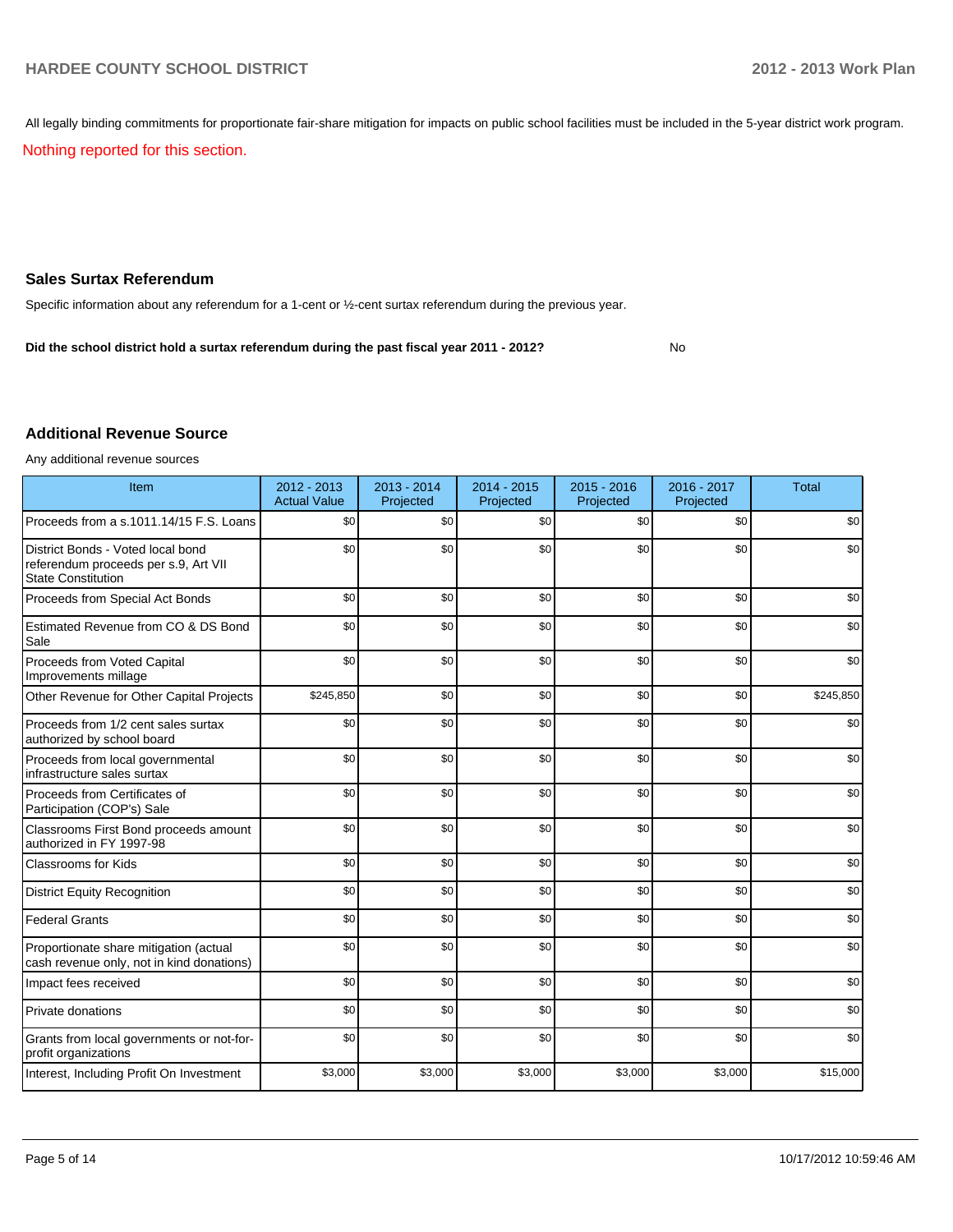#### **HARDEE COUNTY SCHOOL DISTRICT 2012 - 2013 Work Plan**

| Revenue from Bonds pledging proceeds<br>Ifrom 1 cent or 1/2 cent Sales Surtax                               | \$0       | \$0     | \$0     | \$0     | \$0     | \$0       |
|-------------------------------------------------------------------------------------------------------------|-----------|---------|---------|---------|---------|-----------|
| Total Fund Balance Carried Forward                                                                          | \$441,594 | \$0     | \$0     | \$0     | \$0     | \$441,594 |
| General Capital Outlay Obligated Fund<br>Balance Carried Forward From Total<br>Fund Balance Carried Forward | \$0       | \$0     | \$0     | \$0     | \$0     | \$0       |
| Special Facilities Construction Account                                                                     | \$0       | \$0     | \$0     | \$0     | \$0     | \$0       |
| One Cent - 1/2 Cent Sales Surtax Debt<br>Service From Total Fund Balance Carried<br><b>IForward</b>         | \$0       | \$0     | \$0     | \$0     | \$0     | \$0       |
| Capital Outlay Projects Funds Balance<br>Carried Forward From Total Fund<br>Balance Carried Forward         | \$0       | \$0     | \$0     | \$0     | \$0     | \$0       |
| <b>Subtotal</b>                                                                                             | \$690,444 | \$3,000 | \$3,000 | \$3,000 | \$3,000 | \$702,444 |

### **Total Revenue Summary**

| <b>Item Name</b>                                            | $2012 - 2013$<br><b>Budget</b> | $2013 - 2014$<br>Projected | 2014 - 2015<br>Projected | $2015 - 2016$<br>Projected | $2016 - 2017$<br>Projected | <b>Five Year Total</b> |
|-------------------------------------------------------------|--------------------------------|----------------------------|--------------------------|----------------------------|----------------------------|------------------------|
| Local 1.5 Mill Discretionary Capital Outlay<br>l Revenue    | \$758.539                      | \$1,095,659                | \$1,114,928              | \$1,146,044                | \$1,181,226                | \$5,296,396            |
| IPECO and 1.5 Mill Maint and Other 1.5<br>Mill Expenditures | (\$1,325,472)                  | (S1, 144, 036)             | (\$1,186,466)            | (S1.202.268)               | (\$1,125,000)              | $(\$5,983,242)$        |
| <b>IPECO Maintenance Revenue</b>                            | \$0                            | \$0                        | \$232.158                | \$272.140                  | \$300.498                  | \$804.796              |
| <b>Available 1.50 Mill for New</b><br><b>Construction</b>   | ( \$566, 933]                  | ( \$48,377]                | ( \$71, 538)             | (\$56,224)                 | \$56,226                   | ( \$686, 846)          |

| <b>Item Name</b>                      | $2012 - 2013$<br><b>Budget</b> | $2013 - 2014$<br>Projected | $2014 - 2015$<br>Projected | $2015 - 2016$<br>Projected | 2016 - 2017<br>Projected | <b>Five Year Total</b> |
|---------------------------------------|--------------------------------|----------------------------|----------------------------|----------------------------|--------------------------|------------------------|
| ICO & DS Revenue                      | \$45,377                       | \$45,377                   | \$45,377                   | \$45,377                   | \$45,377                 | \$226,885              |
| <b>IPECO New Construction Revenue</b> | \$0                            | \$0                        | \$23,161                   | \$7,847                    | \$0                      | \$31,008               |
| Other/Additional Revenue              | \$690,444                      | \$3,000                    | \$3,000                    | \$3,000                    | \$3,000                  | \$702,444              |
| <b>Total Additional Revenuel</b>      | \$735,821                      | \$48,377                   | \$71,538                   | \$56,224                   | \$48,377                 | \$960,337              |
| <b>Total Available Revenue</b>        | \$168,888                      | \$0                        | \$0                        | \$0                        | \$104,603                | \$273,491              |

## **Project Schedules**

#### **Capacity Project Schedules**

A schedule of capital outlay projects necessary to ensure the availability of satisfactory classrooms for the projected student enrollment in K-12 programs.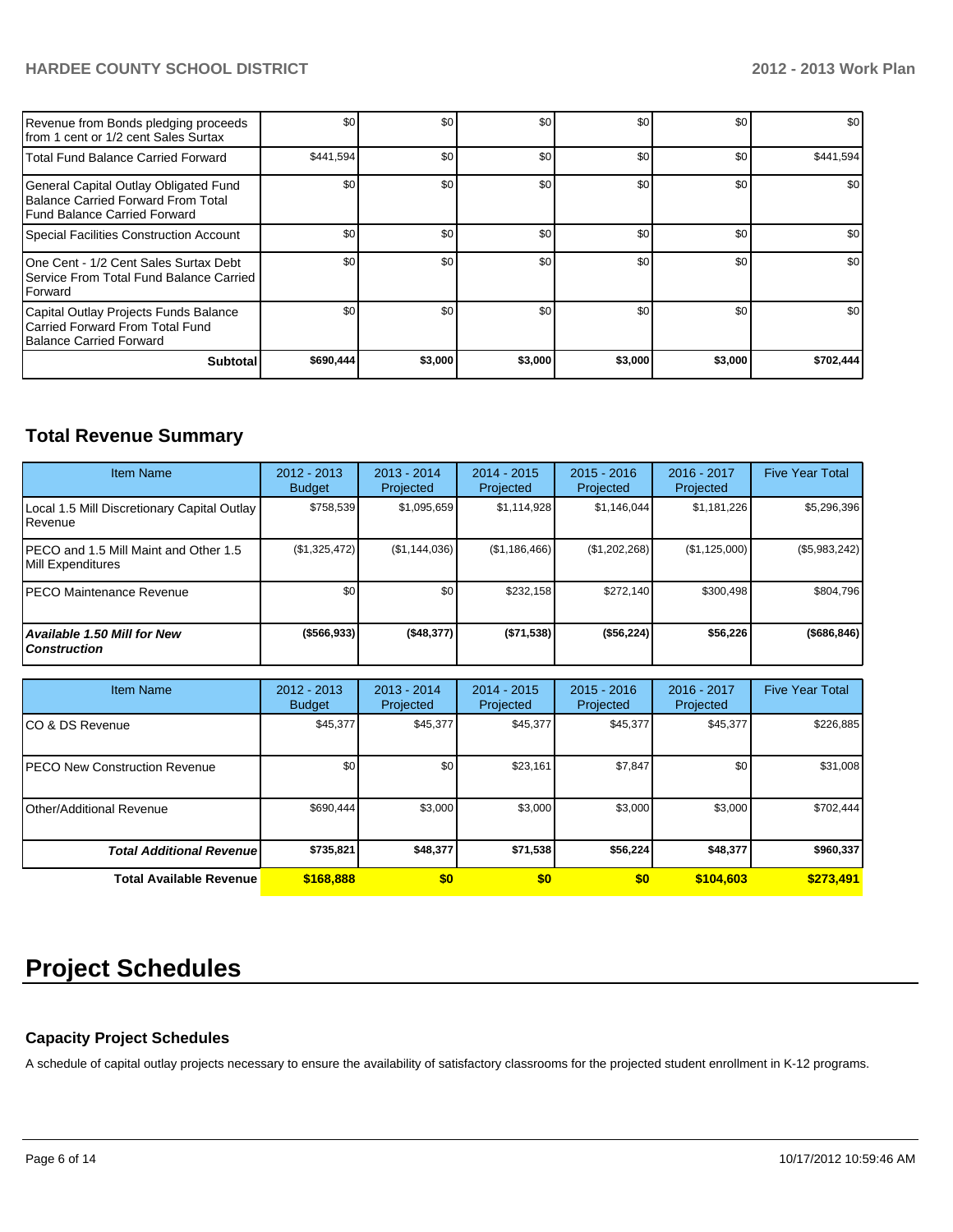Nothing reported for this section.

| <b>Planned Cost:</b>     |  |  |  |
|--------------------------|--|--|--|
| <b>Student Stations:</b> |  |  |  |
| Total Classrooms:        |  |  |  |
| Gross Sq Ft:             |  |  |  |

#### **Other Project Schedules**

Major renovations, remodeling, and additions of capital outlay projects that do not add capacity to schools.

| <b>Project Description</b>                                                        | Location                              | $2012 - 2013$<br><b>Actual Budget</b> | $2013 - 2014$<br>Projected | 2014 - 2015<br>Projected | $2015 - 2016$<br>Projected | 2016 - 2017<br>Projected | <b>Total</b>  | Funded |
|-----------------------------------------------------------------------------------|---------------------------------------|---------------------------------------|----------------------------|--------------------------|----------------------------|--------------------------|---------------|--------|
| Renovate building 9 (4)<br>classrooms) for pre-k to 3rd<br>grade use.             | <b>WAUCHULA</b><br><b>IELEMENTARY</b> | \$168,888                             | \$0                        | \$0                      | \$0                        | \$0                      | \$168,888 Yes |        |
| Start renovating building 10 (10   WAUCHULA<br>classrooms) for elementary<br>use. | <b>IELEMENTARY</b>                    | \$0                                   | \$0                        | \$0                      | <b>SO</b>                  | \$104.603                | \$104,603 Yes |        |
|                                                                                   |                                       | \$168,888                             | \$0                        | \$0                      | \$0                        | \$104.603                | \$273,491     |        |

#### **Additional Project Schedules**

Any projects that are not identified in the last approved educational plant survey.

Nothing reported for this section.

#### **Non Funded Growth Management Project Schedules**

Schedule indicating which projects, due to planned development, that CANNOT be funded from current revenues projected over the next five years.

Nothing reported for this section.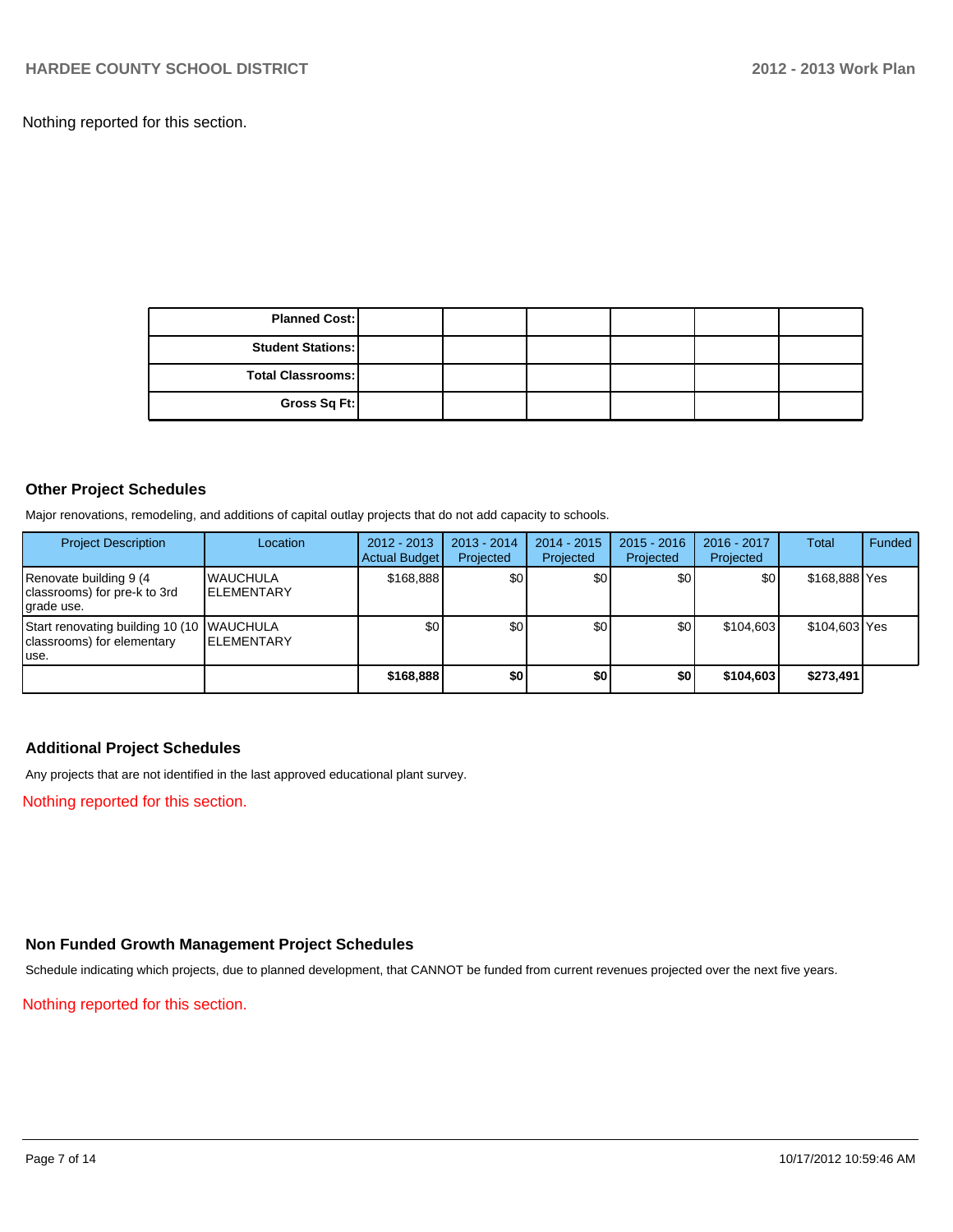# **Tracking**

#### **Capacity Tracking**

| Location                                                  | $2012 -$<br>2013 Satis.<br>Stu. Sta. | Actual<br>$2012 -$<br>2013 FISH<br>Capacity | Actual<br>$2011 -$<br>2012<br><b>COFTE</b> | # Class<br><b>Rooms</b> | Actual<br>Average<br>$2012 -$<br>2013 Class<br><b>Size</b> | Actual<br>$2012 -$<br>2013<br><b>Utilization</b> | <b>New</b><br>Stu.<br>Capacity | <b>New</b><br>Rooms to<br>be<br>Added/Re<br>moved | Projected<br>$2016 -$<br>2017<br><b>COFTE</b> | Projected<br>$2016 -$<br>2017<br>Utilization | Projected<br>$2016 -$<br>2017 Class<br><b>Size</b> |
|-----------------------------------------------------------|--------------------------------------|---------------------------------------------|--------------------------------------------|-------------------------|------------------------------------------------------------|--------------------------------------------------|--------------------------------|---------------------------------------------------|-----------------------------------------------|----------------------------------------------|----------------------------------------------------|
| HARDEE SENIOR HIGH                                        | 1,657                                | 1,574                                       | 1,224                                      | 69                      | 18                                                         | 78.00 %                                          | 0                              | 0                                                 | 1,126                                         | 72.00 %                                      | 16                                                 |
| <b>IHARDEE COMMUNITY</b><br><b>EDUCATION CENTER</b>       | 25                                   | 37                                          | 0                                          | 1                       | $\Omega$                                                   | 0.00 %                                           | $\Omega$                       | $\Omega$                                          | $\Omega$                                      | 0.00%                                        | $\Omega$                                           |
| <b>IBOWLING GREEN</b><br><b>ELEMENTARY</b>                | 801                                  | 801                                         | 463                                        | 43                      | 11                                                         | 58.00 %                                          | $\Omega$                       | $\Omega$                                          | 440                                           | 55.00 %                                      | 10                                                 |
| <b>ZOLFO ELEMENTARY</b>                                   | 683                                  | 683                                         | 564                                        | 37                      | 15                                                         | 83.00 %                                          | $\Omega$                       | $\Omega$                                          | 530                                           | 78.00 %                                      | 14                                                 |
| IWAUCHULA<br><b>ELEMENTARY</b>                            | 1,160                                | 1,160                                       | 719                                        | 61                      | 12                                                         | 62.00 %                                          | $\Omega$                       | $\Omega$                                          | 684                                           | 59.00 %                                      | 11                                                 |
| INORTH WAUCHULA<br>IELEMENTARY                            | 648                                  | 648                                         | 547                                        | 36                      | 15                                                         | 84.00 %                                          | $\Omega$                       | $\Omega$                                          | 510                                           | 79.00 %                                      | 14                                                 |
| HARDEE COUNTY<br>ICOMMUNITY &<br><b>RECREATION CENTER</b> | $\Omega$                             | ΩI                                          |                                            | $\Omega$                | $\Omega$                                                   | 0.00%                                            | 0                              | $\Omega$                                          | $\Omega$                                      | 0.00%                                        | $\mathbf 0$                                        |
| <b>PIONEER ACADEMY</b>                                    | 85                                   | 85                                          | 16                                         | 5                       | 3                                                          | 19.00 %                                          | $\Omega$                       | $\Omega$                                          | 20                                            | 24.00 %                                      | 4                                                  |
| <b>HILLTOP</b><br>ELEMENTARY/HARDEE<br><b>JUNIOR HIGH</b> | 1,949                                | 1,754                                       | 1,501                                      | 88                      | 17                                                         | 86.00 %                                          | $\Omega$                       | $\Omega$                                          | 1,420                                         | 81.00%                                       | 16                                                 |
|                                                           | 7,008                                | 6,742                                       | 5,034                                      | 340                     | 15                                                         | 74.66 %                                          | 0                              | 0                                                 | 4,730                                         | 70.16%                                       | 14                                                 |

The COFTE Projected Total (4,730) for 2016 - 2017 must match the Official Forecasted COFTE Total (4,730 ) for 2016 - 2017 before this section can be completed. In the event that the COFTE Projected Total does not match the Official forecasted COFTE, then the Balanced Projected COFTE Table should be used to balance COFTE.

| Projected COFTE for 2016 - 2017 |       |    |  |
|---------------------------------|-------|----|--|
| Elementary (PK-3)               | 1,658 |    |  |
| Middle (4-8)                    | 1,936 | EI |  |
| High (9-12)                     | 1,136 | M  |  |
|                                 | 4,730 |    |  |

| <b>Grade Level Type</b> | <b>Balanced Projected</b><br>COFTE for 2016 - 2017 |
|-------------------------|----------------------------------------------------|
| Elementary (PK-3)       |                                                    |
| Middle (4-8)            |                                                    |
| High (9-12)             |                                                    |
|                         | 4,730                                              |

#### **Relocatable Replacement**

Number of relocatable classrooms clearly identified and scheduled for replacement in the school board adopted financially feasible 5-year district work program.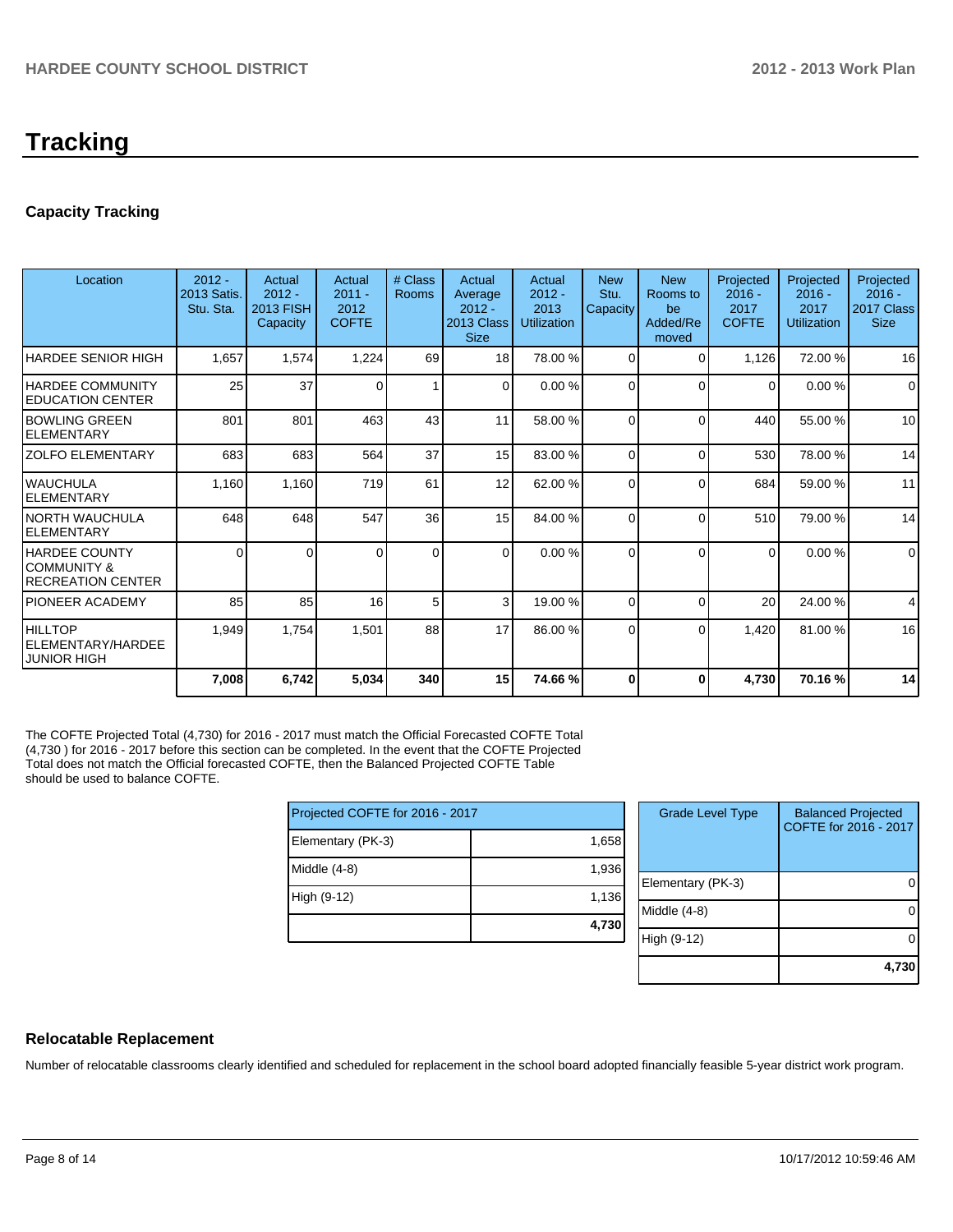| Location                                 | $-2013$<br>$2012 -$ | $2013 - 2014$ | 2014 - 2015 | $2015 - 2016$ | 2016 - 2017 | Year 5 Total |
|------------------------------------------|---------------------|---------------|-------------|---------------|-------------|--------------|
| <b>Total Relocatable Replacements: I</b> |                     |               |             |               |             | 0            |

#### **Charter Schools Tracking**

Information regarding the use of charter schools.

Nothing reported for this section.

#### **Special Purpose Classrooms Tracking**

The number of classrooms that will be used for certain special purposes in the current year, by facility and type of classroom, that the district will, 1), not use for educational purposes, and 2), the co-teaching classrooms that are not open plan classrooms and will be used for educational purposes.

| School                                                  | <b>School Type</b> | # of Elementary<br>K-3 Classrooms | # of Middle 4-8<br><b>Classrooms</b> | # of High $9-12$<br><b>Classrooms</b> | # of $ESE$<br><b>Classrooms</b> | # of Combo<br><b>Classrooms</b> | <b>Total</b><br><b>Classrooms</b> |
|---------------------------------------------------------|--------------------|-----------------------------------|--------------------------------------|---------------------------------------|---------------------------------|---------------------------------|-----------------------------------|
| <b>IHILLTOP ELEMENTARY/HARDEE</b><br><b>JUNIOR HIGH</b> | Educational        |                                   |                                      |                                       |                                 |                                 | 5 <sub>l</sub>                    |
| <b>IHARDEE SENIOR HIGH</b>                              | Educational        |                                   |                                      |                                       |                                 |                                 | 6                                 |
| <b>IBOWLING GREEN ELEMENTARY</b>                        | Educational        |                                   |                                      |                                       |                                 |                                 | 14                                |
| <b>IZOLFO ELEMENTARY</b>                                | Educational        |                                   |                                      |                                       |                                 |                                 |                                   |
| <b>INORTH WAUCHULA</b><br><b>IELEMENTARY</b>            | Educational        |                                   |                                      |                                       |                                 |                                 | $\overline{2}$                    |
| <b>IPIONEER ACADEMY</b>                                 | Educational        |                                   |                                      |                                       |                                 |                                 | $\overline{2}$                    |
| <b>Total Educational Classrooms:</b>                    |                    |                                   | 13                                   |                                       |                                 | <sup>0</sup>                    | 30 <sup>1</sup>                   |

| School                               | School Type | # of Elementary  # of Middle 4-8  # of High 9-12<br><b>IK-3 Classrooms I</b> | <b>Classrooms</b> | <b>Classrooms</b> | $#$ of $ESE$<br><b>Classrooms</b> | # of Combo<br><b>Classrooms</b> | Total<br><b>Classrooms</b> |
|--------------------------------------|-------------|------------------------------------------------------------------------------|-------------------|-------------------|-----------------------------------|---------------------------------|----------------------------|
| <b>Total Co-Teaching Classrooms:</b> |             |                                                                              |                   |                   |                                   | 0                               | 0                          |

#### **Infrastructure Tracking**

**Necessary offsite infrastructure requirements resulting from expansions or new schools. This section should include infrastructure information related to capacity project schedules and other project schedules (Section 4).**

Not Specified

**Proposed location of planned facilities, whether those locations are consistent with the comprehensive plans of all affected local governments, and recommendations for infrastructure and other improvements to land adjacent to existing facilities. Provisions of 1013.33(12), (13) and (14) and 1013.36 must be addressed for new facilities planned within the 1st three years of the plan (Section 5).**

Not Specified

**Consistent with Comp Plan?** No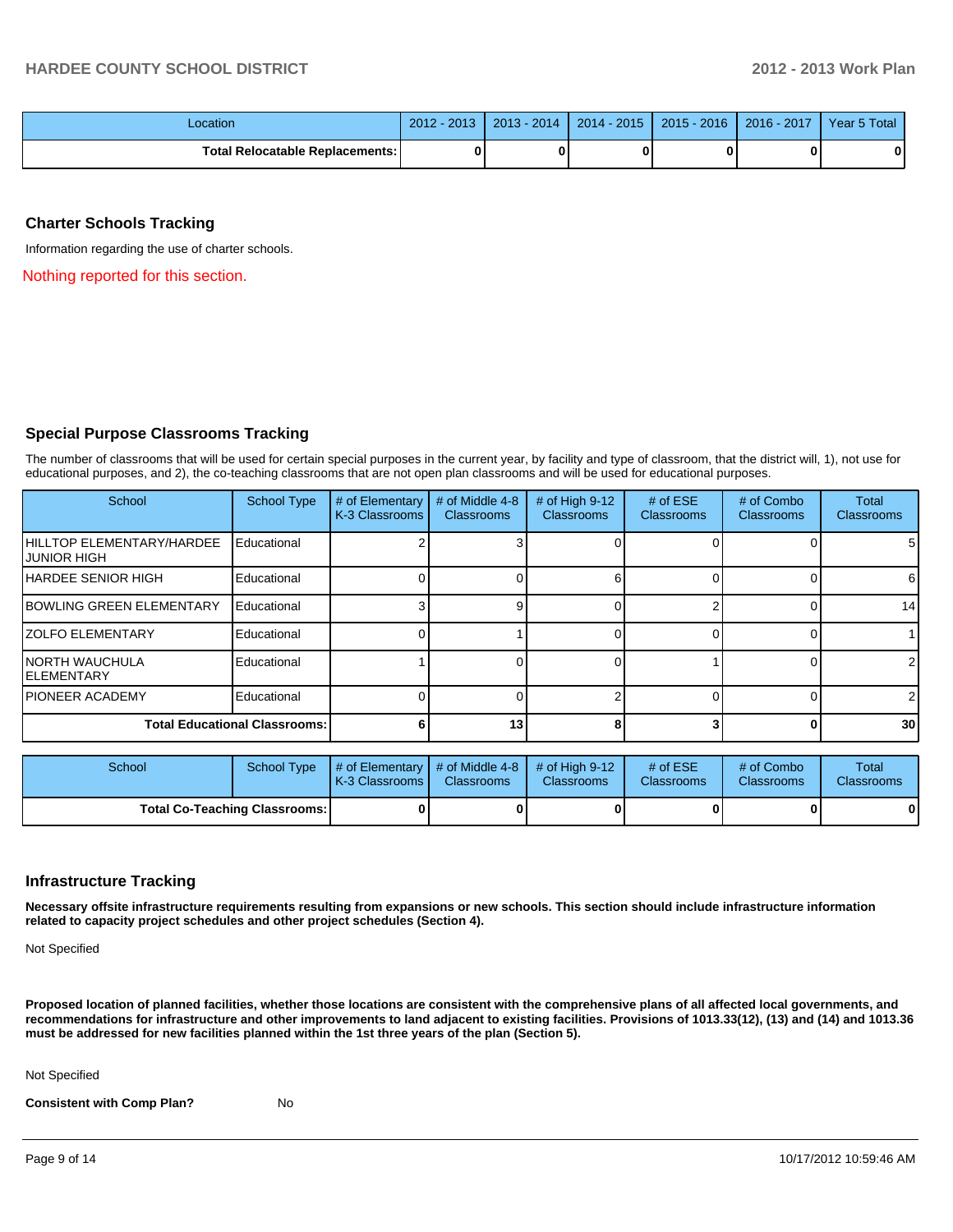#### **Net New Classrooms**

The number of classrooms, by grade level and type of construction, that were added during the last fiscal year.

| List the net new classrooms added in the 2011 - 2012 fiscal year.                                                                                       |                              |                            |                                |                                                                        | I List the net new classrooms to be added in the 2012 - 2013 fiscal<br>Ivear. |                             |                                 |                        |
|---------------------------------------------------------------------------------------------------------------------------------------------------------|------------------------------|----------------------------|--------------------------------|------------------------------------------------------------------------|-------------------------------------------------------------------------------|-----------------------------|---------------------------------|------------------------|
| "Classrooms" is defined as capacity carrying classrooms that are added to increase<br>capacity to enable the district to meet the Class Size Amendment. |                              |                            |                                | Totals for fiscal year 2012 - 2013 should match totals in Section 15A. |                                                                               |                             |                                 |                        |
| Location                                                                                                                                                | $2011 - 2012$ #<br>Permanent | $2011 - 2012$ #<br>Modular | $2011 - 2012$ #<br>Relocatable | $2011 - 2012$<br>Total                                                 | $2012 - 2013 \#$<br>Permanent                                                 | $2012 - 2013 \#$<br>Modular | $2012 - 2013 \#$<br>Relocatable | $2012 - 2013$<br>Total |
| Elementary (PK-3)                                                                                                                                       |                              |                            |                                |                                                                        |                                                                               |                             |                                 | 0                      |
| Middle (4-8)                                                                                                                                            |                              |                            |                                |                                                                        |                                                                               |                             |                                 | 0                      |
| High (9-12)                                                                                                                                             |                              |                            |                                |                                                                        |                                                                               |                             |                                 | $\Omega$               |
|                                                                                                                                                         |                              |                            |                                |                                                                        |                                                                               |                             |                                 | 0                      |

#### **Relocatable Student Stations**

Number of students that will be educated in relocatable units, by school, in the current year, and the projected number of students for each of the years in the workplan.

| <b>Site</b>                                           | $2012 - 2013$ | $2013 - 2014$ | $2014 - 2015$ | $2015 - 2016$ | 2016 - 2017 | 5 Year Average |
|-------------------------------------------------------|---------------|---------------|---------------|---------------|-------------|----------------|
| HILLTOP ELEMENTARY/HARDEE JUNIOR HIGH                 | 44            | 0             |               |               |             | 9              |
| HARDEE SENIOR HIGH                                    | 250           | 250           | 250           | 250           | 250         | 250            |
| HARDEE COMMUNITY EDUCATION CENTER                     | 25            | 25            | 25            | 25            | 25          | 25             |
| IBOWLING GREEN ELEMENTARY                             | 144           | 144           | 144           | 144           | 144         | 144            |
| IZOLFO ELEMENTARY                                     |               | 0             | 0             | $\Omega$      | 0           | $\Omega$       |
| WAUCHULA ELEMENTARY                                   | 126           | 126           | 126           | 126           | 126         | 126            |
| NORTH WAUCHULA ELEMENTARY                             | <sup>0</sup>  | 0             | 0             | 0             | 0           | $\Omega$       |
| <b>PIONEER ACADEMY</b>                                | 85            | 85            | 85            | 85            | 85          | 85             |
| HARDEE COUNTY COMMUNITY & RECREATION<br><b>CENTER</b> | <sup>0</sup>  | 0             | 0             | $\Omega$      | 0           | $\Omega$       |
| Totals for HARDEE COUNTY SCHOOL DISTRICT              |               |               |               |               |             |                |
| Total students in relocatables by year.               | 674           | 630           | 630           | 630           | 630         | 639            |
| Total number of COFTE students projected by year.     | 4,993         | 4,974         | 4,892         | 4,824         | 4,730       | 4,883          |
| Percent in relocatables by year.                      | 13 %          | 13 %          | 13 %          | 13 %          | 13 %        | 13 %           |

#### **Leased Facilities Tracking**

Exising leased facilities and plans for the acquisition of leased facilities, including the number of classrooms and student stations, as reported in the educational plant survey, that are planned in that location at the end of the five year workplan.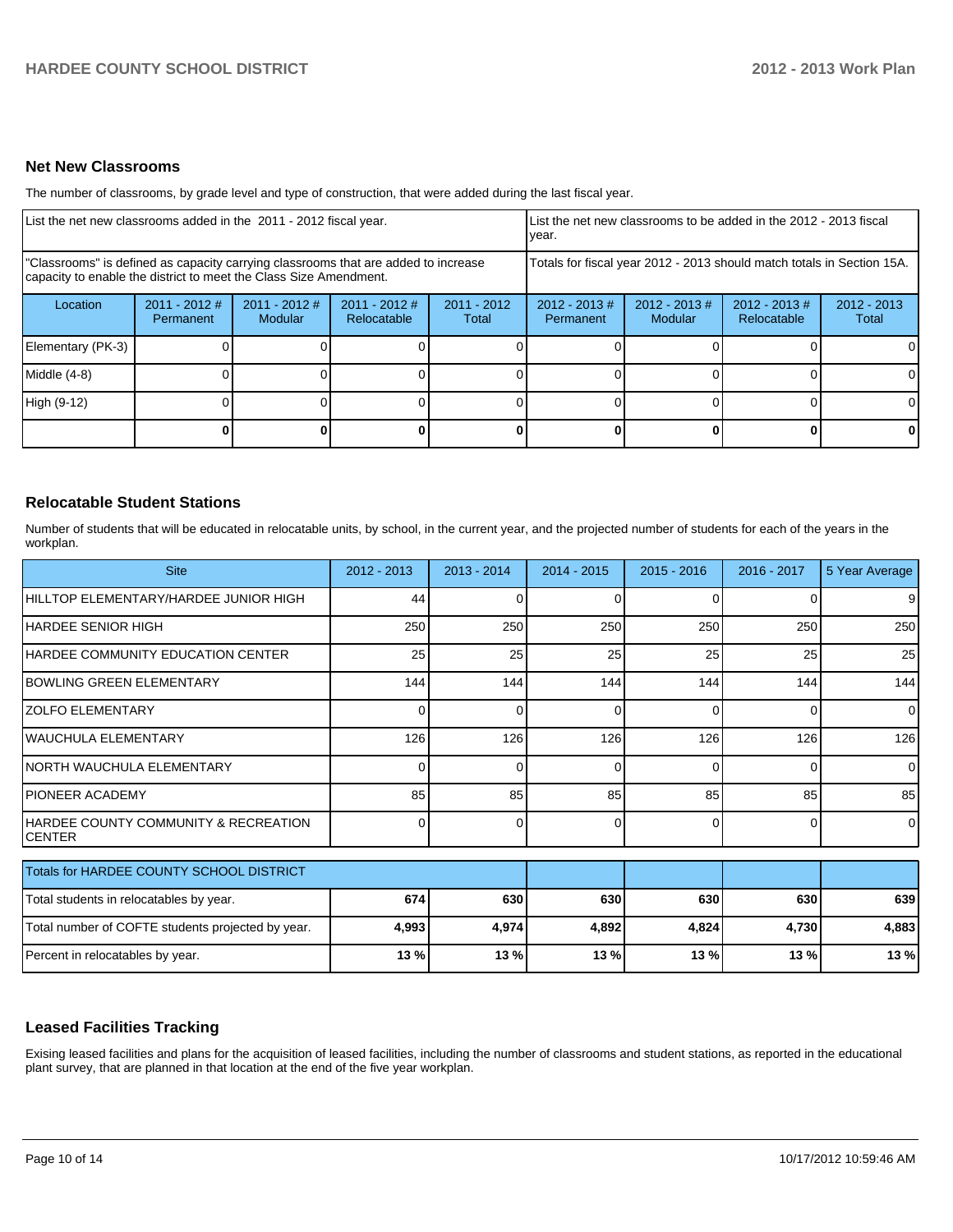#### **HARDEE COUNTY SCHOOL DISTRICT 2012 - 2013 Work Plan**

| Location                                        | # of Leased<br>Classrooms 2012 -<br>2013 | <b>FISH Student</b><br><b>Stations</b> | Owner            | # of Leased<br>Classrooms 2016 -<br>2017 | <b>FISH Student</b><br><b>Stations</b> |
|-------------------------------------------------|------------------------------------------|----------------------------------------|------------------|------------------------------------------|----------------------------------------|
| HARDEE COMMUNITY EDUCATION CENTER               |                                          |                                        | 25 Resun Leasing |                                          | 25                                     |
| IHARDEE SENIOR HIGH                             |                                          |                                        |                  |                                          | $\Omega$                               |
| BOWLING GREEN ELEMENTARY                        |                                          |                                        |                  |                                          | $\Omega$                               |
| <b>ZOLFO ELEMENTARY</b>                         |                                          |                                        |                  |                                          | 01                                     |
| WAUCHULA ELEMENTARY                             |                                          |                                        |                  |                                          | $\Omega$                               |
| NORTH WAUCHULA ELEMENTARY                       |                                          |                                        |                  |                                          | 01                                     |
| HARDEE COUNTY COMMUNITY & RECREATION<br>ICENTER |                                          |                                        |                  |                                          | 01                                     |
| IPIONEER ACADEMY                                |                                          |                                        |                  |                                          | $\Omega$                               |
| IHILLTOP ELEMENTARY/HARDEE JUNIOR HIGH          |                                          |                                        |                  |                                          | $\Omega$                               |
|                                                 |                                          | 25                                     |                  |                                          | 25                                     |

#### **Failed Standard Relocatable Tracking**

Relocatable units currently reported by school, from FISH, and the number of relocatable units identified as 'Failed Standards'.

Nothing reported for this section.

## **Planning**

#### **Class Size Reduction Planning**

**Plans approved by the school board that reduce the need for permanent student stations such as acceptable school capacity levels, redistricting, busing, year-round schools, charter schools, magnet schools, public-private partnerships, multitrack scheduling, grade level organization, block scheduling, or other alternatives.**

Hardee County School Board changed zoning for elementary school students in 2006-07 and 2007-08 to assign students to the new Hilltop Elementary school and to relieve overcrowding at other elementary schools.

Hardee County School Board remodeled building #8 for four classrooms at Wauchula Elementary. The building had been used at the adjacent old Jr. High campus. The Board may remodel building #9 (4 classrooms) and building #10 (10 classrooms) to increase capacity at Wauchula Elementary. Buildings #9 and #10 are currently vacant at the adjacent old Jr. High campus.

#### **School Closure Planning**

**Plans for the closure of any school, including plans for disposition of the facility or usage of facility space, and anticipated revenues.**

None.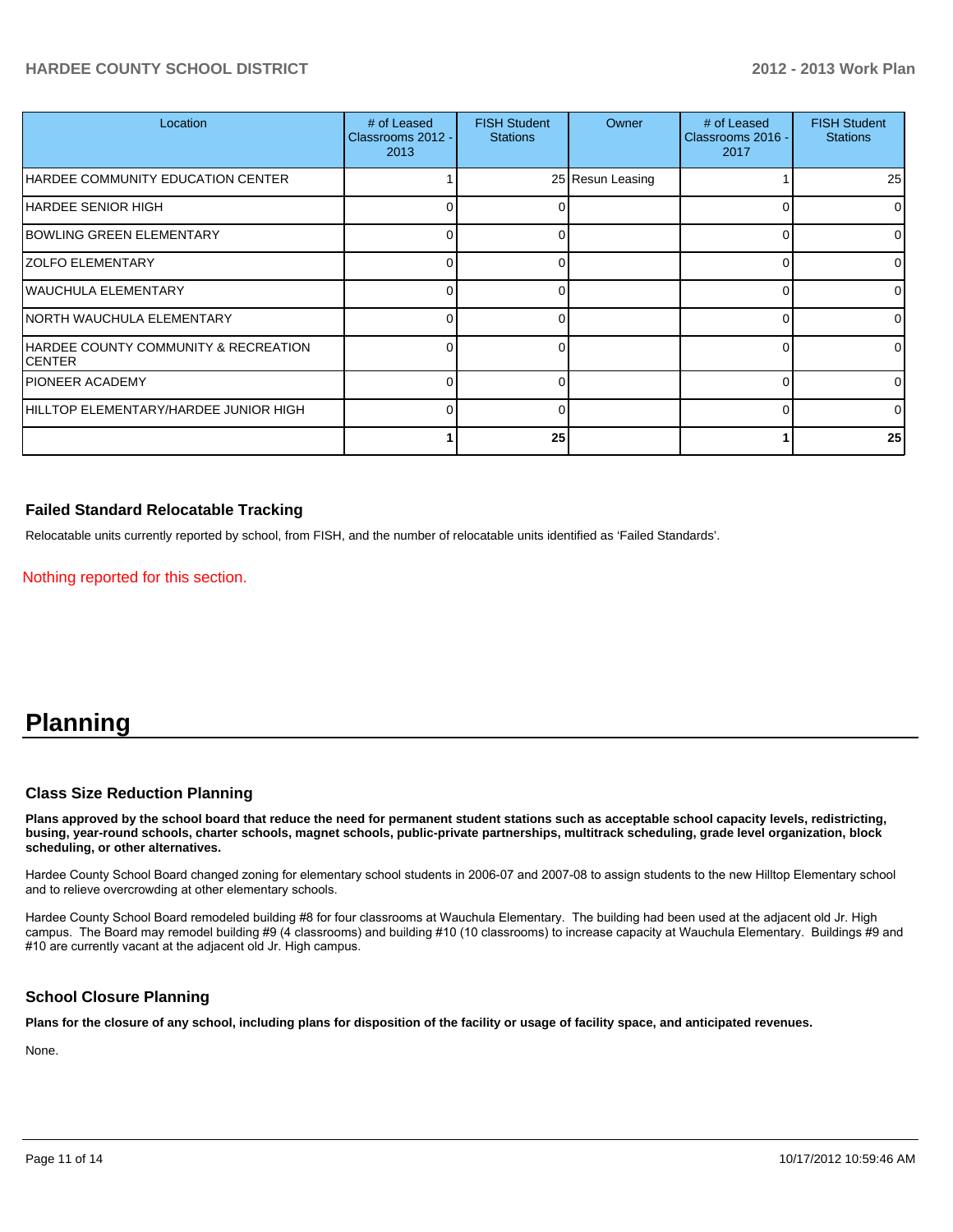# **Long Range Planning**

#### **Ten-Year Maintenance**

District projects and locations regarding the projected need for major renovation, repair, and maintenance projects within the district in years 6-10 beyond the projects plans detailed in the five years covered by the work plan.

| Project                    | 2016 - 2017 / 2021 - 2022<br><b>Projected Cost</b> |
|----------------------------|----------------------------------------------------|
| Paving                     | \$150,000                                          |
| Roofing                    | \$750,000                                          |
| HVAC, plumbing, electrical | \$1,000,000                                        |
| Flooring                   | \$125,000                                          |
|                            | \$2,025,000                                        |

#### **Ten-Year Capacity**

Schedule of capital outlay projects projected to ensure the availability of satisfactory student stations for the projected student enrollment in K-12 programs for the future 5 years beyond the 5-year district facilities work program.

| Project               | Location, Community, Quadrant or other<br>general location | 2016 - 2017 / 2021 - 2022<br><b>Projected Cost</b> |  |
|-----------------------|------------------------------------------------------------|----------------------------------------------------|--|
| 12 Classroom addition | Hardee Sr. High                                            | \$4,000,000                                        |  |
| New Elementary A      | Wauchula area                                              | \$18,000,000                                       |  |
|                       |                                                            | \$22,000,000                                       |  |

#### **Ten-Year Planned Utilization**

Schedule of planned capital outlay projects identifying the standard grade groupings, capacities, and planned utilization rates of future educational facilities of the district for both permanent and relocatable facilities.

| Grade Level Projections         | <b>FISH</b><br>Student<br><b>Stations</b> | <b>Actual 2011 -</b><br>2012 FISH<br>Capacity | Actual<br>$2011 -$<br>2012<br><b>COFTE</b> | Actual 2011 - 2012<br><b>Utilization</b> | Actual 2012 - 2013 / 2021 - 2022 new<br>Student Capacity to be added/removed | Projected 2021<br>2022 COFTE | Projected 2021 -<br>2022 Utilization |
|---------------------------------|-------------------------------------------|-----------------------------------------------|--------------------------------------------|------------------------------------------|------------------------------------------------------------------------------|------------------------------|--------------------------------------|
| Elementary - District<br>Totals | 3,292                                     | 3,292                                         | 2,292.24                                   | 69.62 %                                  | 500                                                                          | 2,430                        | 64.08 %                              |
| Middle - District Totals        | 1.949                                     | 1.754                                         | .501.16                                    | 85.58 %                                  |                                                                              | 1.560                        | 88.94 %                              |
| High - District Totals          | 1.657                                     | 1.574                                         | .224.14                                    | 77.76 %                                  | 300                                                                          | 1.250                        | 66.70 %                              |
| Other - ESE, etc                | 900                                       | 122                                           | 16.19                                      | $13.11\%$                                |                                                                              | 20                           | 16.39 %                              |
|                                 | 7,798                                     | 6,742                                         | 5,033.73                                   | 74.66 %                                  | 800                                                                          | 5,260                        | 69.74 %                              |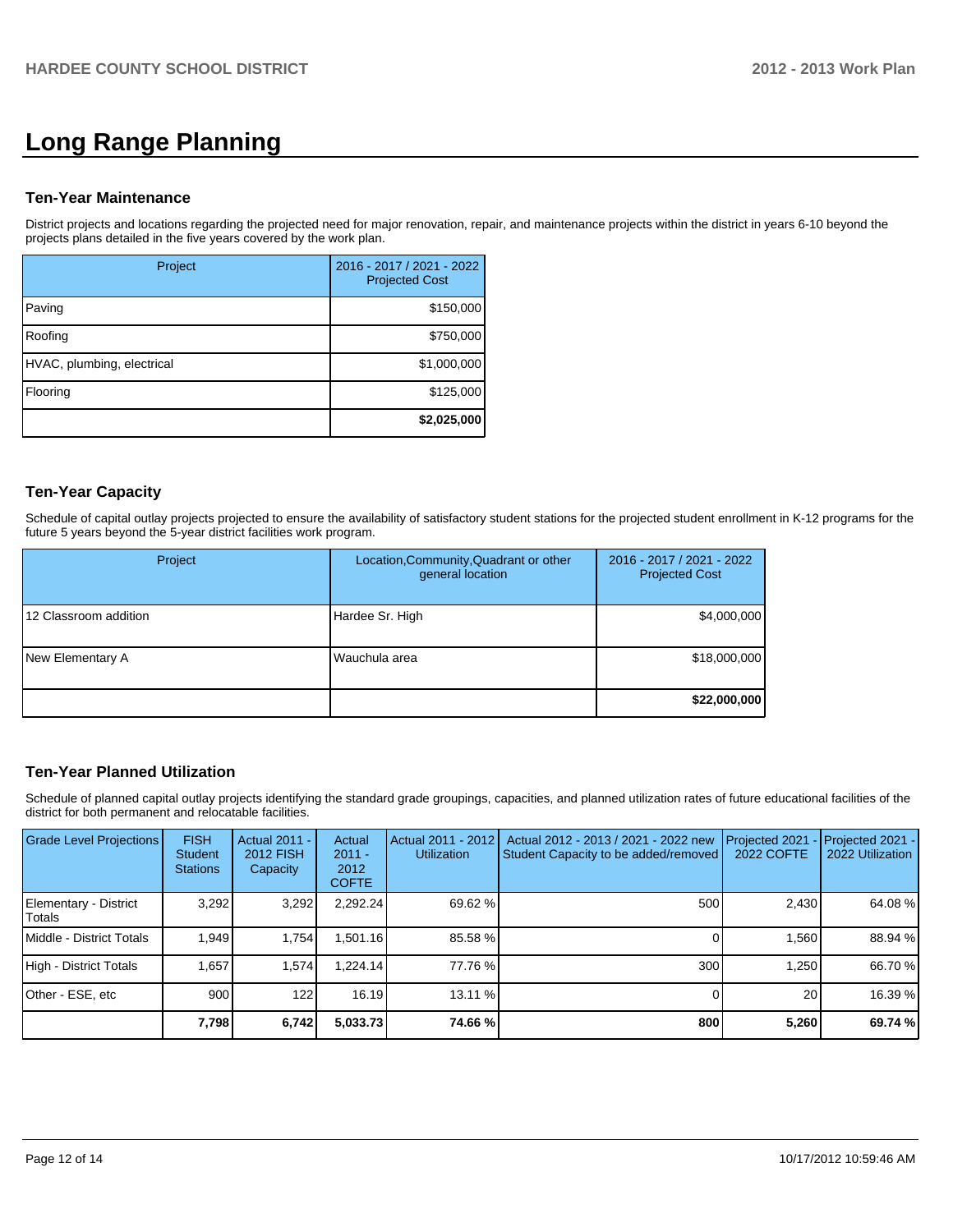**Combination schools are included with the middle schools for student stations, capacity, COFTE and utilization purposes because these facilities all have a 90% utilization factor. Use this space to explain or define the grade groupings for combination schools.**

No comments to report.

#### **Ten-Year Infrastructure Planning**

**Proposed Location of Planned New, Remodeled, or New Additions to Facilities in 06 thru 10 out years (Section 28).**

New elementary school A (500 student stations) in Wauchula area to accommodate expected growth.

Plans for closure of any school, including plans for disposition of the facility or usage of facility space, and anticipated revenues in the 06 thru 10 out **years (Section 29).**

None

#### **Twenty-Year Maintenance**

District projects and locations regarding the projected need for major renovation, repair, and maintenance projects within the district in years 11-20 beyond the projects plans detailed in the five years covered by the work plan.

| Project                    | 2021 - 2022 / 2031 - 2032 Projected Cost |
|----------------------------|------------------------------------------|
| Paving                     | \$250,000                                |
| Roofing                    | \$1,500,000                              |
| HVAC, plumbing, electrical | \$3,000,000                              |
| Flooring                   | \$300,000                                |
|                            | \$5,050,000                              |

#### **Twenty-Year Capacity**

Schedule of capital outlay projects projected to ensure the availability of satisfactory student stations for the projected student enrollment in K-12 programs for the future 11-20 years beyond the 5-year district facilities work program.

| Project             | Location, Community, Quadrant or other<br>general location | 2021 - 2022 / 2031 - 2032<br><b>Projected Cost</b> |
|---------------------|------------------------------------------------------------|----------------------------------------------------|
| New Sr. High school | Wauchula area                                              | \$75,000,000                                       |
| New Jr. High school | Wauchula area                                              | \$60,000,000                                       |
|                     |                                                            | \$135,000,000                                      |

#### **Twenty-Year Planned Utilization**